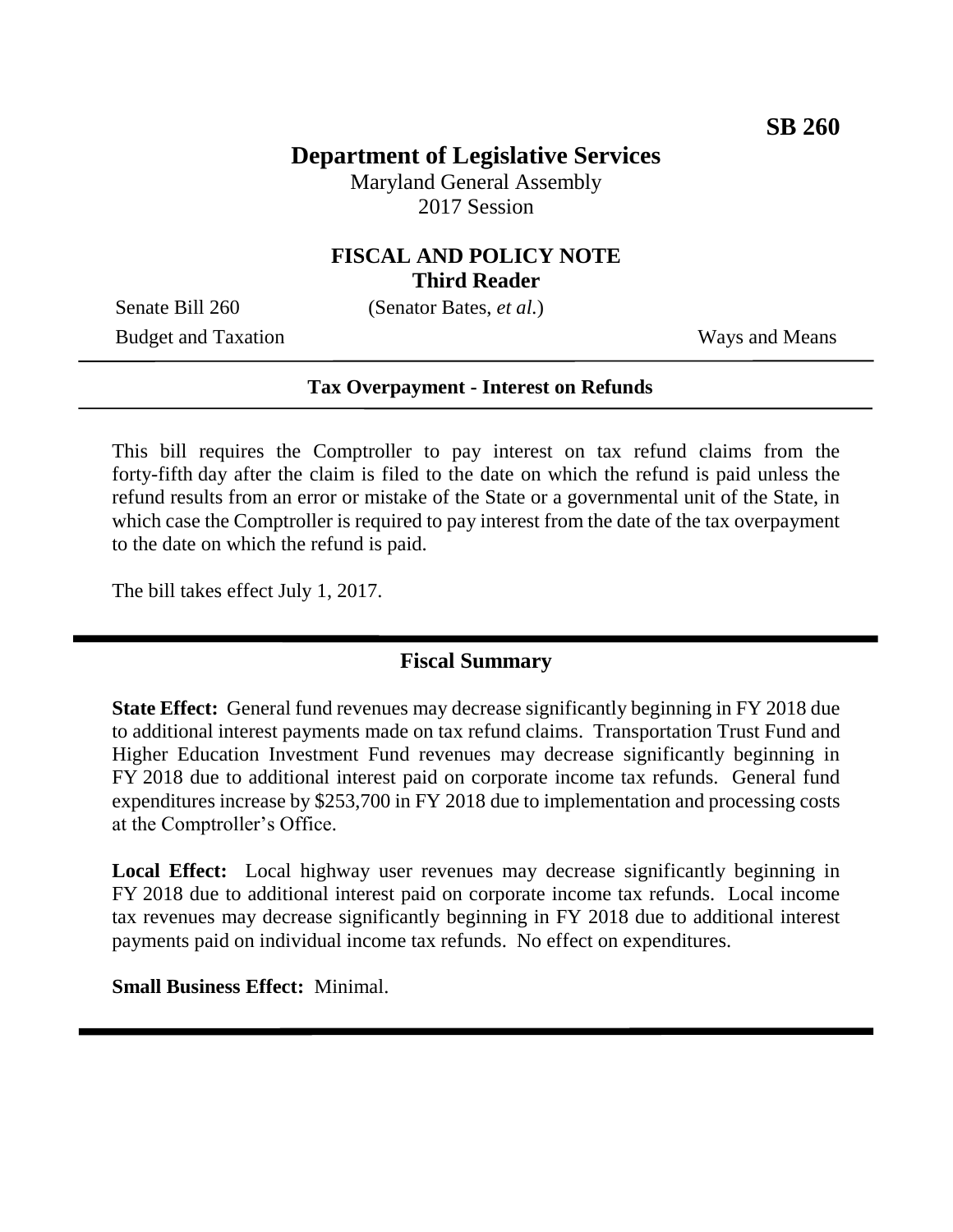## **Analysis**

**Current Law:** The Comptroller may pay a tax refund to a taxpayer if the claim meets specified requirements. These requirements include making the claim for refund under oath and in a form required by the Comptroller and, except as otherwise provided by law, filing a refund claim within three years. The Comptroller may not provide a refund if the taxpayer is subject to a tax refund intercept request from a unit of federal, state, or local government.

Except as otherwise provided by law, the Comptroller will pay interest on a tax refund from the forty-fifth day after the date of the claim to the date of the refund if the claim was made due to (1) erroneous payments to the State that are greater than the amount actually due or payments that are wrongfully, illegally, or erroneously assessed or (2) for the estate or generation-skipping transfer (GST) tax if the refund is due to a decrease in federal estate or GST tax law, respectively.

In addition to these limitations, the Comptroller may only pay interest on a tax refund if the error is attributable to the State or a unit of the State. Interest may also not be paid on a refund if it is based on (1) withholding excess income tax or an overpayment of estimated income tax; (2) overpayment of Maryland estate tax based on an inheritance tax payment made after payment of the Maryland estate tax; or (3) overpayment of the Maryland estate tax or Maryland GST tax if the claim is made more than one year after the event on which the claim is based.

**Background:** Tax refunds can result from a variety of circumstances. First, taxpayers can claim a refund based on estimated taxes or taxes withheld during the tax year. Taxpayers have taxes withheld during the tax year in an effort to collect income taxes as wages are earned, as part of the State's "pay-as-you-go" plan of income tax collection. Although the amount withheld is based on withholding tables issued by the Comptroller, taxpayers can, subject to limitations, adjust the amount withheld depending on whether or not the taxpayer prefers a large refund during income tax filing season. For example, in fiscal 2012, the Comptroller received 619,500 paper personal income tax returns from residents, of which about 511,000 received a refund. All of the current year, paper-filed, individual resident returns received during the income tax filing season were processed and refunds issued within 22 business days of the date the returns were received. During the same period, 2.1 million electronic returns were filed, of which 1.7 million received a refund; all of those returns were processed within four business days.

Second, a taxpayer can file an amended return that results in a lower tax liability than the amount paid on the original return. In general, a taxpayer may not file an amended return electronically, and the Comptroller must process the return manually. Third, the Comptroller can pay a refund if an overpayment results from an error, whether on the part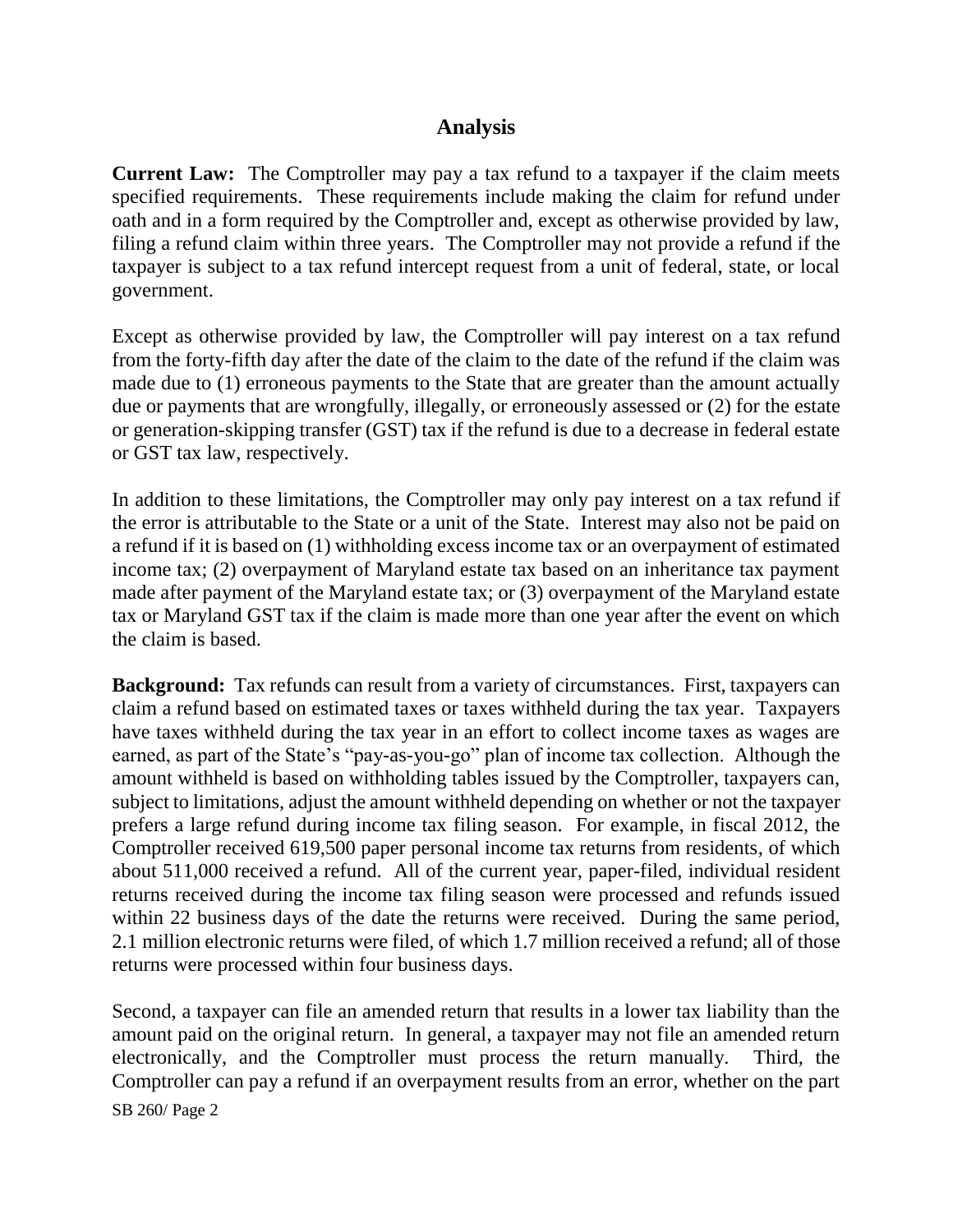of the taxpayer or the State. For example, a taxpayer can make a calculation error within a tax return, and upon discovery of the error, the Comptroller will issue a refund. Refunds can also result in the course of tax litigation where a taxpayer successfully challenges taxes imposed by the Comptroller. In these instances, the Comptroller is required to pay interest on the amount determined to be wrongfully assessed from the forty-fifth day of the overpayment.

**State Revenues:** The bill requires the Comptroller's Office to calculate and pay interest for all refunds for each of the taxes that the office administers from the forty-fifth day that the claim has been filed. Additionally, if the reason for overpayment is the fault of the State, the interest calculation begins with the date of the overpayment.

The Comptroller's Office advises that refund claims are generally handled prior to the current 45-day period, particularly for current year tax returns. Amended individual income tax returns (generally for prior tax years) can surpass the 45-day period, though interest is currently not due on the majority of those returns because the overpayment is usually based on overwithholding or overpayment of estimated tax. Amended individual and corporate income tax returns require manual processing and are prioritized to prevent interest payments. Under the bill, interest payments will be due on all refunds. The Comptroller's Office does not maintain a running count of the number of returns that exceed the 45-day period; however, it is estimated that some portion of amended returns exceed the 45-day period during processing season as approximately two-thirds of returns are received during peak processing season. Based on a three-year average of amended returns filed, and assuming that, depending on tax type, between 10% and 25% of returns were issued a refund after 45 days, the Comptroller estimates that additional interest due on refunds may total \$422,300 in fiscal 2018.

The bill will also increase interest payments resulting from refunds attributable to an error of the State by paying interest from the date of the overpayment instead of 45 days from the date of the overpayment.

**State Expenditures:** General fund expenditures may increase significantly beginning in fiscal 2018 due to implementation and processing costs at the Comptroller's Office. The Comptroller's Office advises that to minimize the number of returns that are owed a refund, the office will require as many as five additional revenue specialists to process amended returns during the peak processing time period. As a result, general fund expenditures will increase by \$253,700 in fiscal 2018, which reflects a three-month start-up delay due to the bill's July 1, 2017 effective date.